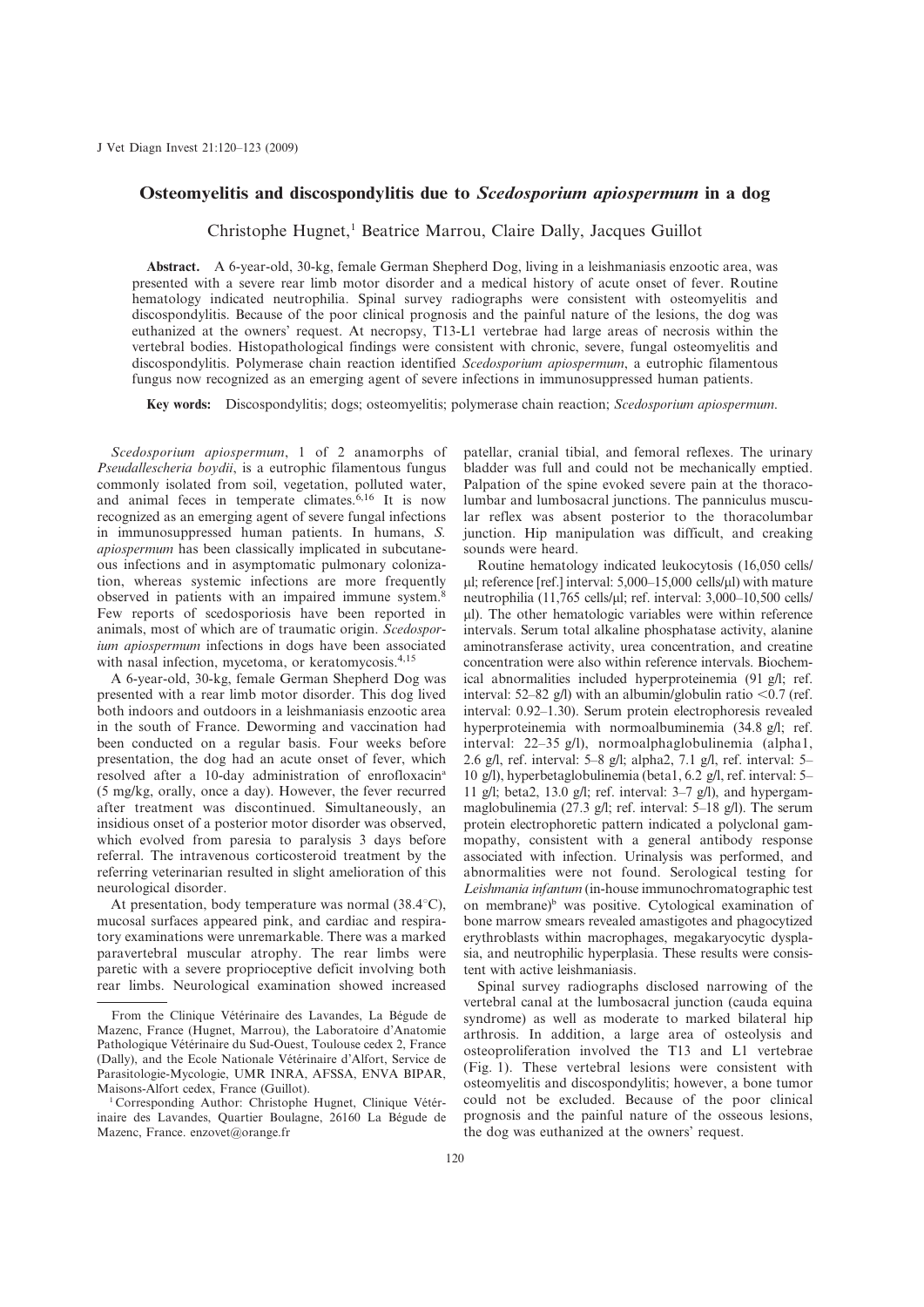

Figure 1. Lateral spinal survey radiograph. Notice the areas of osteolysis and osteoproliferation involving the T13 and L1 vertebrae (arrow). The radiographic changes are consistent with discospondylitis and vertebral osteomyelitis. Bar  $=$  3 cm.

At necropsy, the T13 and L1 vertebrae had large foci of necrosis within the vertebral bodies (Fig. 2). The outlines of both vertebrae were uneven, and there was destruction of the intervertebral disk. The spinal cord appeared normal. Except for the paravertebral muscular atrophy, necropsy findings were otherwise unremarkable.

Histological examination of the T13 and L1 vertebrae showed severe diffuse pyogranulomatous osteomyelitis and discospondylitis with marked osteolysis and periosteal proliferation of reactive bone. Inflammatory infiltrates consisted mainly of epithelioid macrophages admixed with a few multinucleate Langhans-type giant cells and a moderate number of neutrophils. Numerous foci of necrosis were also present. On hematoxylin and eosin



Figure 2. The T13 and L1 vertebrae, dissected at necropsy, contain large foci of necrosis within the vertebral bodies (arrows). The contour of both vertebrae are uneven, and there is destruction of the intervertebral disk (arrowhead). The spinal cord appears normal.



Figure 3. Pyogranulomatous inflammation of the bone marrow with a focus of central necrosis. Note the severe osteolysis of the bone trabeculae. Hematoxylin and eosin. Bar = 40  $\mu$ m.

stain, many round to oval structures with a birefringent capsule were present that measured 10–14 mm in diameter. Thin, 8–10-um-diameter, septate, branching fungal hyphae were observed and were best visualized in periodic acid– Schiff (PAS) stained tissue sections (Figs. 3, 4). The capsule of the round structures were PAS negative. The histopathological findings were consistent with chronic, severe, pyogranulomatous, fungal osteomyelitis and discospondylitis. As the fungus could not be speciated by conventional light microscopy, a polymerase chain reaction (PCR) analysis was performed on formalin-fixed, paraffin-embedded samples. DNA was extracted using a commercial extraction kit.<sup>c</sup> Portions of the internal transcribed spacer (ITS) and 5.8S ribosomal RNA (rRNA) genes were amplified using primers ITS1 and ITS4, purified, and sequenced.<sup>18</sup> The sequencing reaction was performed in a 10-ml volume containing 50 ng of sample DNA, 4 pmol of primers, and  $4 \mu l$  of BigDye Mix.<sup>d</sup> The positive control mixture was similar but used 50 ng of target DNA that had been extracted from Aspergillus fumigatus (strain CBS 144.89). The negative control specimen was prepared by



Figure 4. Pyogranulomatous infiltrate with thin, septate, branching hyphae and large encapsulated spores. Periodic acid– Schiff stain.  $Bar = 10$  um.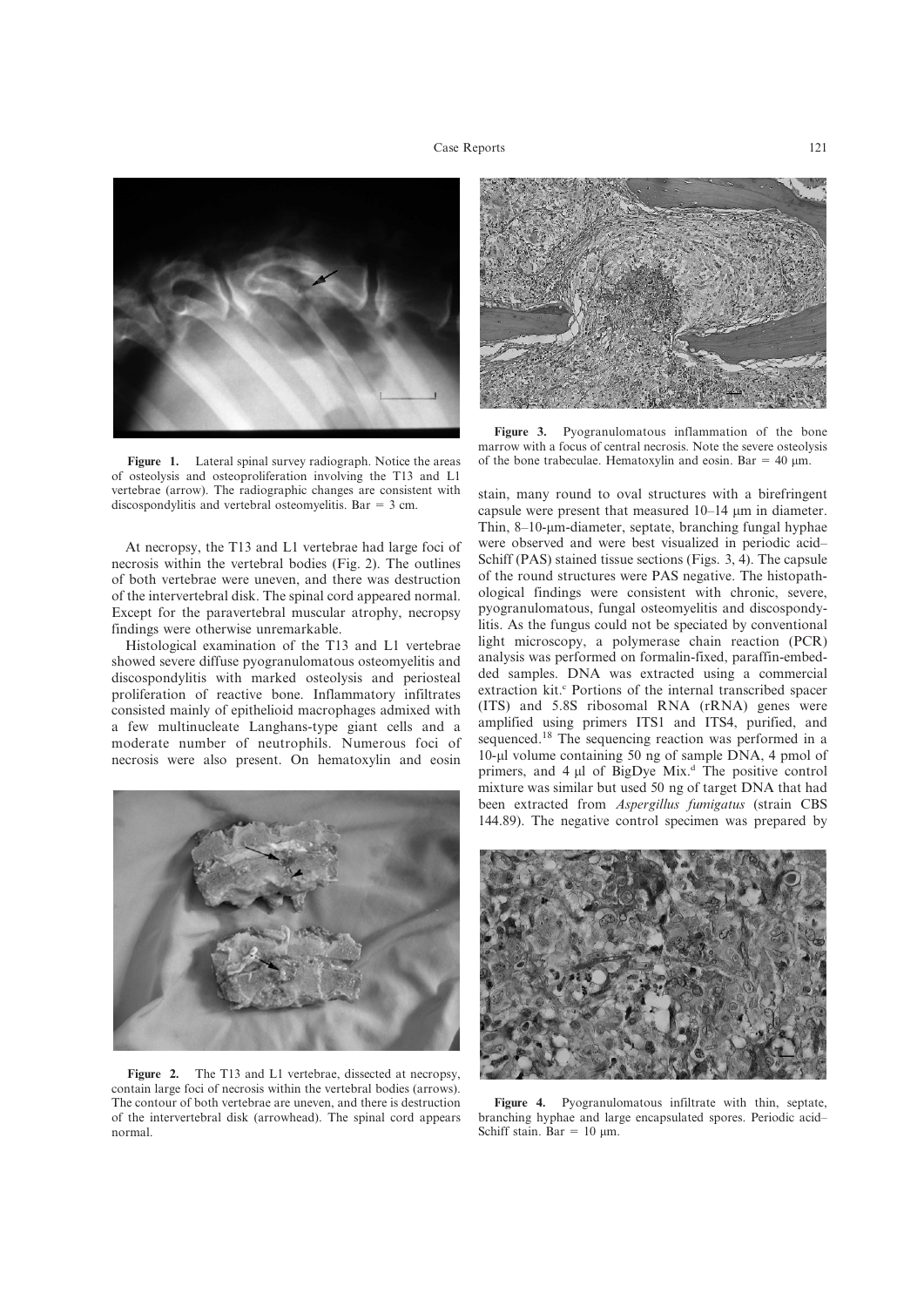# 122 Case Reports



Figure 5. Ethidium bromide-stained, agarose, polymerase chain reaction (PCR) gel. Lane 1: positive amplification of Scedosporium apiospermum DNA from paraffin-embedded sample; lane 2: PCR positive control (DNA from Aspergillus fumigatus strain CBS 144-89); lane 3: PCR negative control (distilled water substituted for DNA template); lane 4: 1-kb molecular marker.

adding  $2 \mu$ l of distilled water (instead of DNA extract) to the mix. The positive PCR amplification obtained with DNA from a single paraffin-embedded tissue block is shown in Figure 5. The unique PCR product was analyzed on a genetic analyzer.<sup>e</sup> The amplicon sequence was directly compared to other fungal sequences with BLASTn (nucleotide database using a nucleotide query; www.ncbi. nlm.nih.gov/blast/Blast.cgi). The sequence of the amplicon showed 100% similarity with that of Pseudallescheria boydii (teleomorph of S. apiospermum) reference strain CBS 101723 (GenBank accession no. AY878947). Thus, S. apiospermum was the etiology of the vertebral osteomyelitis and discospondylitis in this dog.

Scedosporium apiospermum is a eutrophic filamentous fungus that is common in temperate climates. It can be isolated from soil or potted plants and is able to grow in a poorly aerated environment. Its growth is promoted by manureenriched or polluted environments.<sup>6,16</sup> Systemic diseases caused by S. apiospermum have been referred to as allescheriasis, graphitosis, monosporiosis, petriellidiosis, pseudallescheria, pseudallescheriasis, or scedosporiosis.10 This organism is now recognized as a potent and emerging pathogen of severe infection in immunosuppressed human patients.

Reports of scedosporiosis in animals are infrequent. To date, S. apiospermum infections in dogs have been associated with nasal infection, mycetoma, or keratomycosis.1,2,4,15 Only 2 cases of Scedosporium inflatum osteomyelitis have been described in veterinary medicine, 1 in an adult beagle dog involving the humerus $14$  and another in a horse with arthritis and osteomyelitis of the metacarpophalangeal joint.<sup>17</sup>

In humans, the clinical presentation of scedosporiosis is largely dependent on the fungal strain, portal of entry, and immune status of the patient.<sup>3,10</sup> Three clinical syndromes can be distinguished: 1) localized disease after trauma, such as subcutaneous mycetoma, arthritis, osteomyelitis, endophthalmitis, or onychomycosis; 2) large asymptomatic or symptomatic colonization of cavities, mainly pulmonary cases, but also sinusitis or otitis; and 3) invasive systemic diseases such as pneumonia, endocarditis, or central nervous system disorders.<sup>10</sup> Classically, S. apiospermum has been implicated in subcutaneous infections and asymptomatic pulmonary colonization. Systemic infections are more frequently observed in patients with an impaired immune system or in victims of near drowning<sup>10</sup>; however, infections also have been documented in immunocompetent patients.<sup>8</sup> Vertebral osteomyelitis associated with S. apiospermum is infrequent in humans, with less than 10 cases reported in the medical literature.<sup>10</sup> Progressive spinal pain is the most common presentation in human patients. Systemic fungal infections in humans are usually related to direct extension of pulmonary infections, hematogenous spread, or direct inoculation of the organism. In most of these reports, dissemination of mycotic infection often involves the central nervous system.

Most cases of S. apiospermum infection in dogs and horses are of traumatic origin.<sup>7,12,14,15</sup> In the dog of the present report, the portal of entry of S. apiospermum was unknown; the owner did not mention the presence of wounds or nasal discharge before presentation of the dog for illness. The relationship between scedosporiosis and leishmaniasis in this dog is also unclear. However, phagocytic capabilities of macrophages from Leishmaniainfected animal models (mainly mouse and hamsters) are altered via disturbed cytokine production.<sup>9</sup> In northeastern Spain (an endemic area of leishmaniasis), a 2007 report demonstrated that chronic infection with leishmaniasis may predispose dogs to secondary vector-borne infections (Tabar L, Francino O, Altet L, et al.: 2007, PCR-based of coinfection with multiple vector-borne pathogens related to leishmania infantum infection in dogs from north eastern Spain [Abstract], p. 203. Seventeenth European Society of Veterinary Internal Medicine-Companion Animals Congress, September 13–15, Budapest, Hungary). Thus, chronic leishmaniasis may explain the unusual localization of S. apiospermum infection in this dog to the thoracolumbar vertebrae. Another explanation may be the predisposition of German Shepherd Dogs to develop fungal infection (especially disseminated aspergillosis) and discospondylitis. There also may be a relationship in this breed with defective immunoglobulin A production and altered mucosal immunity, which may allow initial penetration of the fungus.5

Scedosporium infections are difficult to diagnose clinically, and histological lesions are similar to those due to Aspergillus sp. and other hyphomycetes. Routine special stains, such as PAS, do not discriminate S. apiospermum from other related fungi. Therefore, mycological culture is recommended for specific identification. When culture has not been performed or only formalin-fixed tissues are available for study, as in the current case, PCR analysis and genetic sequencing of the amplicons may be used to specifically identify the fungus from infected tissues. For example, a previous study distinguished S. apiospermum from A. fumigatus by an in situ hybridization technique using rDNA probes.<sup>1</sup>

Scedosporiosis is often resistant to treatment with traditional antifungal drugs such as amphotericin B, miconazole, or itraconazole. When possible, surgical